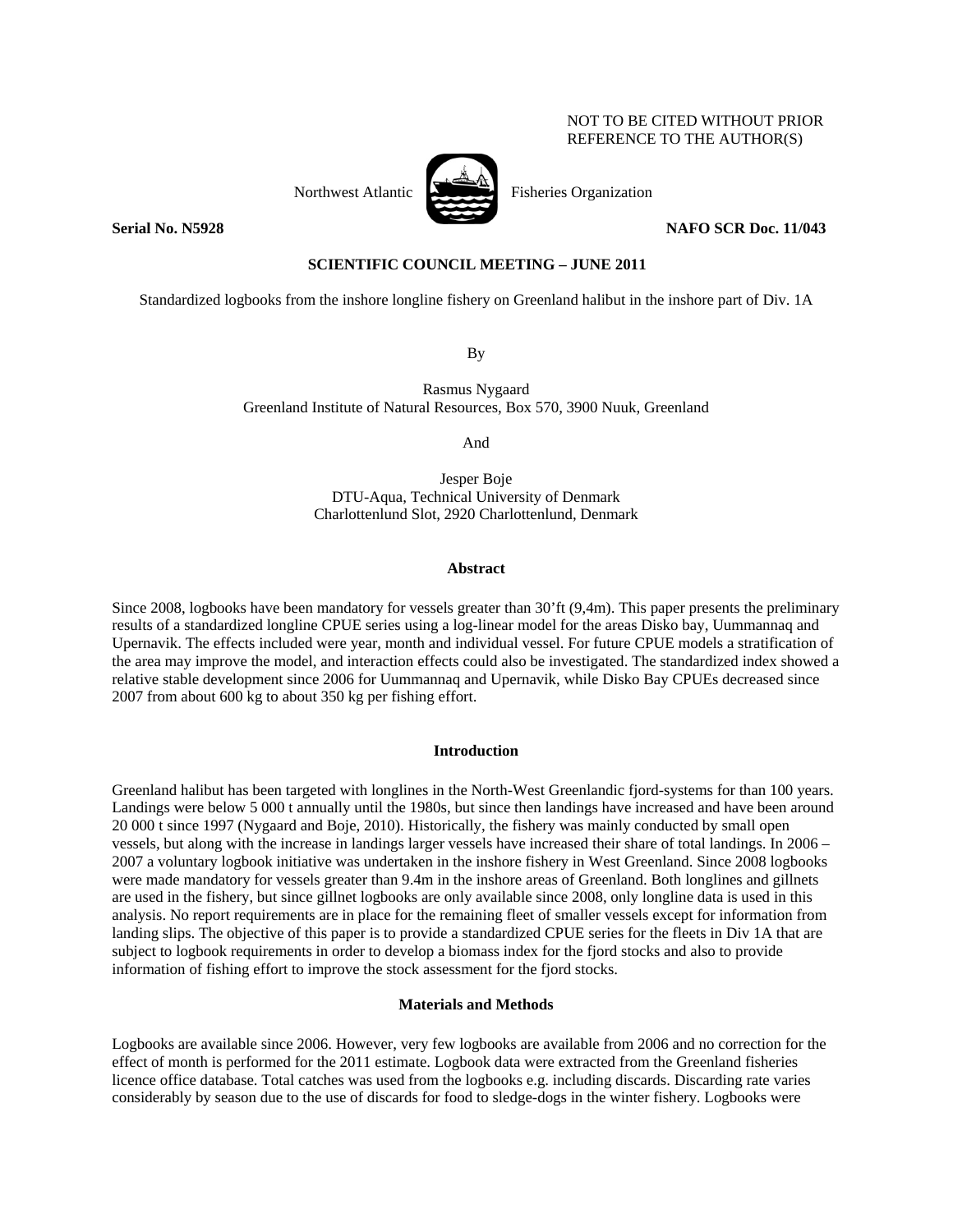assigned to area on basis of their reported or calculated position. Logbooks were excluded if the fishing effort was less than 1 hour or more than 96 hours, or if longlines were reported with less than 100 hooks. Also a few observations of null catches were excluded.

CPUE was log transformed in order to normalize the frequency distribution. Standardization of the CPUE was conducted by a GLM (multi-additive) taking account of year, month and individual vessel. The GLM was conducted for each of the three inshore areas. Least squared log means was calculated from the model (taking account of all effects). The log means and upper and lower confidence limits (2\*se) was retransformed to provide CPUE series in kg per hours effort. Data analyses was performed using the SAS statistical software (SAS 9.2).

## **Results**

All effects contributed significantly to the overall model, although they only resulted in R squares of 0.23-0.30, so in total little variance was explained by the model (Table 1-3). A future definition of smaller sub-areas within each of the three areas might lead to a higher R square. The standardized indices are shown in Fig. 1-3. The CPUE series reveals different patterns in the three areas with a decreasing trends in the Disko bay, and stable trends in both Upernavik and Uummannaq. The percentage catch covered by the index, calculated as the summed weight of the reported catches used in the CPUE series to the total landings is indicated on the figures; it ranges in recent years from 5% to 30%, and is lower in Uummannaq than the other areas and the percentage covered has stabilized in the two northern areas

# **Discussion**

The high variability between vessels may be caused by different vessel behaviour in relation to the scattered distribution of Greenland halibut. Greenland halibut are known to have extremely high densities in some areas particularly in the near vicinity of Icefjord areas. Vessel variability may therefore be caused by local differences in fishing grounds related to individual vessel behaviour. The best fishing grounds are most often occupied by vessels claiming to have historical rights and newcomers are therefore pressed to fish in the outskirts of these attractive grounds. Defining areas on a smaller scale in combination with interaction effects might improve the model. Although, the 2006 and 2007 estimates were based on voluntary logbooks, the reporting system itself was similar throughout the time series. The 2006 estimates were however based on very few logbooks in all areas and can hardly be regarded representative. Likewise the 2011 estimate should be regarded preliminary and is based on logbooks in the first few months of 2011.

### **Conclusion**

Provision of logbook data to the inshore fishery for Greenland halibut improves the present data information to the assessment of the stocks. Although the present standardization shows a relative stability with the areas, Uummannaq and Upernavik, CPUEs have decreased in the period for Disko Bay. Further development of the model is required in order to improve the overall explanation of variance. One parameter could obviously be to include a sub-area effect within the three main areas. Also further filtering of the vessels included might improve the model, e.g. a categorization of vessel by total annual landings.

# **References**

Nygaard R. & Boje J., 2010. An Assessment of the Greenland Halibut Stock Component in NAFO Division 1A Inshore. NAFO Scr. doc.10/43.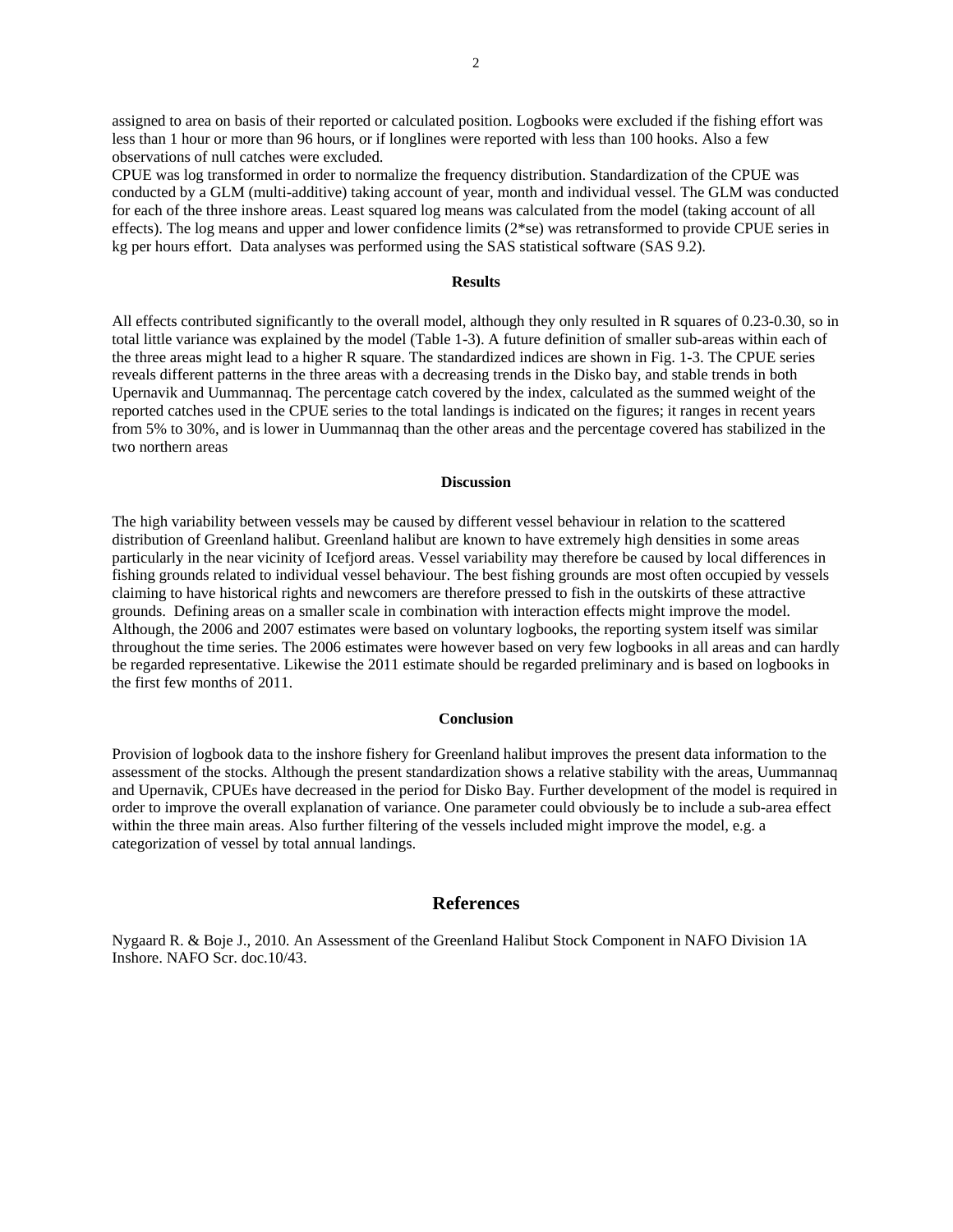**Table 1. DISKO BAY OUTPUT** 

 INSH 1AX The GLM Procedure

Class Level Information

| Class                                           |                                                                                                                                   | Levels Values |                                                                      |                                              |          |                                                                                                                                                                                                                                                                                                                                             |  |                                         |  |                                                                                                                                                                                                                                            |                                     |              |          |                                                                                                                                                             |  |                         |                     |                                                                                                                                                                                       |                               |         |  |  |
|-------------------------------------------------|-----------------------------------------------------------------------------------------------------------------------------------|---------------|----------------------------------------------------------------------|----------------------------------------------|----------|---------------------------------------------------------------------------------------------------------------------------------------------------------------------------------------------------------------------------------------------------------------------------------------------------------------------------------------------|--|-----------------------------------------|--|--------------------------------------------------------------------------------------------------------------------------------------------------------------------------------------------------------------------------------------------|-------------------------------------|--------------|----------|-------------------------------------------------------------------------------------------------------------------------------------------------------------|--|-------------------------|---------------------|---------------------------------------------------------------------------------------------------------------------------------------------------------------------------------------|-------------------------------|---------|--|--|
| YEAR                                            |                                                                                                                                   | 6             |                                                                      |                                              |          | 2006 2007 2008 2009 2010 2011                                                                                                                                                                                                                                                                                                               |  |                                         |  |                                                                                                                                                                                                                                            |                                     |              |          |                                                                                                                                                             |  |                         |                     |                                                                                                                                                                                       |                               |         |  |  |
| MD                                              |                                                                                                                                   | 12            |                                                                      |                                              |          | 01 02 03 04 05 06 07 08 09 10 11 12                                                                                                                                                                                                                                                                                                         |  |                                         |  |                                                                                                                                                                                                                                            |                                     |              |          |                                                                                                                                                             |  |                         |                     |                                                                                                                                                                                       |                               |         |  |  |
| VESSEL<br>21 22 23 24 25 26 27 28 29 30         |                                                                                                                                   | 65            |                                                                      |                                              |          | 1 2 3 4 5 6 7 8 9 10 11 12 13 14 15 16 17 18 19 20                                                                                                                                                                                                                                                                                          |  |                                         |  |                                                                                                                                                                                                                                            |                                     |              |          |                                                                                                                                                             |  |                         |                     |                                                                                                                                                                                       |                               |         |  |  |
| 42 43 44 45 46 47 48 49 50 51 52 53 54 55 56 57 |                                                                                                                                   |               |                                                                      |                                              |          |                                                                                                                                                                                                                                                                                                                                             |  |                                         |  | 31 32 33 34 35 36 37 38 39 40 41                                                                                                                                                                                                           |                                     |              |          |                                                                                                                                                             |  |                         |                     |                                                                                                                                                                                       |                               |         |  |  |
| NUMBERS HAVE BEEN REPLACED)                     |                                                                                                                                   |               |                                                                      |                                              |          |                                                                                                                                                                                                                                                                                                                                             |  |                                         |  | 58 59 60 61 62 63 64 65 (VESSEL                                                                                                                                                                                                            |                                     |              |          |                                                                                                                                                             |  |                         |                     |                                                                                                                                                                                       |                               |         |  |  |
|                                                 |                                                                                                                                   |               |                                                                      |                                              |          | Number of Observations Read<br>Number of Observations Used                                                                                                                                                                                                                                                                                  |  |                                         |  |                                                                                                                                                                                                                                            |                                     | 3704<br>3704 |          |                                                                                                                                                             |  |                         |                     |                                                                                                                                                                                       |                               |         |  |  |
|                                                 |                                                                                                                                   |               |                                                                      |                                              |          |                                                                                                                                                                                                                                                                                                                                             |  | The GLM Procedure                       |  |                                                                                                                                                                                                                                            |                                     |              |          |                                                                                                                                                             |  |                         |                     |                                                                                                                                                                                       |                               |         |  |  |
| Dependent Variable: LogCPUE                     |                                                                                                                                   |               |                                                                      |                                              |          |                                                                                                                                                                                                                                                                                                                                             |  |                                         |  |                                                                                                                                                                                                                                            |                                     |              |          |                                                                                                                                                             |  |                         |                     |                                                                                                                                                                                       |                               |         |  |  |
| Source                                          |                                                                                                                                   |               |                                                                      |                                              |          | DF                                                                                                                                                                                                                                                                                                                                          |  | Sum of<br>Squares                       |  |                                                                                                                                                                                                                                            | Mean Square F Value Pr > F          |              |          |                                                                                                                                                             |  |                         |                     |                                                                                                                                                                                       |                               |         |  |  |
| Model                                           |                                                                                                                                   |               |                                                                      |                                              |          | 80                                                                                                                                                                                                                                                                                                                                          |  | 313.763277                              |  |                                                                                                                                                                                                                                            | 3.922041                            |              |          |                                                                                                                                                             |  | 14.29                   |                     |                                                                                                                                                                                       |                               | < .0001 |  |  |
| Error                                           |                                                                                                                                   |               |                                                                      |                                              |          | 3623                                                                                                                                                                                                                                                                                                                                        |  | 994.199609                              |  |                                                                                                                                                                                                                                            | 0.274413                            |              |          |                                                                                                                                                             |  |                         |                     |                                                                                                                                                                                       |                               |         |  |  |
| Corrected Total                                 |                                                                                                                                   |               |                                                                      |                                              |          | 3703                                                                                                                                                                                                                                                                                                                                        |  | 1307.962886                             |  |                                                                                                                                                                                                                                            |                                     |              |          |                                                                                                                                                             |  |                         |                     |                                                                                                                                                                                       |                               |         |  |  |
|                                                 |                                                                                                                                   |               |                                                                      |                                              |          | R-Square Coeff Var                                                                                                                                                                                                                                                                                                                          |  |                                         |  | Root MSE LogCPUE Mean                                                                                                                                                                                                                      |                                     |              |          |                                                                                                                                                             |  |                         |                     |                                                                                                                                                                                       |                               |         |  |  |
|                                                 |                                                                                                                                   |               |                                                                      |                                              | 0.239887 | 8.539698                                                                                                                                                                                                                                                                                                                                    |  |                                         |  | 0.523845                                                                                                                                                                                                                                   |                                     |              | 6.134231 |                                                                                                                                                             |  |                         |                     |                                                                                                                                                                                       |                               |         |  |  |
| Source                                          |                                                                                                                                   |               |                                                                      |                                              |          | DF                                                                                                                                                                                                                                                                                                                                          |  | Type I SS                               |  |                                                                                                                                                                                                                                            | Mean Square                         |              |          |                                                                                                                                                             |  | F Value                 |                     |                                                                                                                                                                                       |                               | Pr > F  |  |  |
| YEAR<br>MD<br>VESSEL                            |                                                                                                                                   |               |                                                                      |                                              |          | 5<br>11<br>64                                                                                                                                                                                                                                                                                                                               |  | 35.2488853<br>53.9268835<br>224.5875082 |  |                                                                                                                                                                                                                                            | 7.0497771<br>4.9024440<br>3.5091798 |              |          |                                                                                                                                                             |  | 25.69<br>17.87<br>12.79 |                     |                                                                                                                                                                                       | < .0001<br>< .0001<br>< .0001 |         |  |  |
| Source                                          |                                                                                                                                   |               |                                                                      |                                              |          | DF                                                                                                                                                                                                                                                                                                                                          |  | Type III SS                             |  |                                                                                                                                                                                                                                            | Mean Square F Value                 |              |          |                                                                                                                                                             |  |                         |                     |                                                                                                                                                                                       | Pr > F                        |         |  |  |
| YEAR<br>MD<br>VESSEL                            |                                                                                                                                   |               |                                                                      |                                              |          | 5<br>11<br>64                                                                                                                                                                                                                                                                                                                               |  | 28.8834604<br>39.7866487<br>224.5875082 |  |                                                                                                                                                                                                                                            | 5.7766921<br>3.6169681<br>3.5091798 |              |          |                                                                                                                                                             |  | 21.05<br>13.18<br>12.79 |                     |                                                                                                                                                                                       | < .0001<br>< .0001<br>< .0001 |         |  |  |
|                                                 | Parameter                                                                                                                         |               |                                                                      |                                              |          | Estimate                                                                                                                                                                                                                                                                                                                                    |  |                                         |  | Standard<br>Error                                                                                                                                                                                                                          |                                     |              |          |                                                                                                                                                             |  | t Value Pr >  t         |                     |                                                                                                                                                                                       |                               |         |  |  |
|                                                 | Intercept<br>YEAR<br>YEAR<br>YEAR<br>YEAR<br>YEAR<br>YEAR<br>MD<br>MD<br>MD<br>MD<br>MD<br>MD<br>MD<br>MD<br>MD<br>MD<br>MD<br>MD |               | 01<br>02<br>03<br>04<br>05<br>06<br>07<br>08<br>09<br>10<br>11<br>12 | 2006<br>2007<br>2008<br>2009<br>2010<br>2011 |          | 5.512263289 B<br>0.163633116 B<br>0.484800753 B<br>0.270767861 B<br>0.333986402 B<br>0.144415842 B<br>0.000000000 B<br>0.307129722 B<br>0.279374383 B<br>$-0.032987698$ B<br>$-0.187105381 B$<br>$-0.104981686$ B<br>0.110326093 B<br>0.030040231 B<br>0.105916298 B<br>0.076231265 B<br>0.041046811 B<br>$-0.045434045 B$<br>0.000000000 B |  |                                         |  | 0.16010363<br>0.18872782<br>0.06572505<br>0.06003756<br>0.05130671<br>0.04621188<br>0.04828817<br>0.05686049<br>0.07836248<br>0.07340102<br>0.05688836<br>0.04445167<br>0.04140231<br>0.04149408<br>0.04187914<br>0.04011840<br>0.03961124 |                                     |              |          | 34.43<br>0.87<br>7.38<br>4.51<br>6.51<br>3.13<br>$\sim$<br>6.36<br>4.91<br>$-0.42$<br>$-2.55$<br>$-1.85$<br>2.48<br>0.73<br>2.55<br>1.82<br>1.02<br>$-1.15$ |  |                         | $\sim$<br>$\bullet$ | $\epsilon$ .0001<br>0.3860<br>< .0001<br>< .0001<br>< .0001<br>0.0018<br>< .0001<br>< .0001<br>0.6738<br>0.0108<br>0.0651<br>0.0131<br>0.4681<br>0.0107<br>0.0688<br>0.3063<br>0.2515 |                               |         |  |  |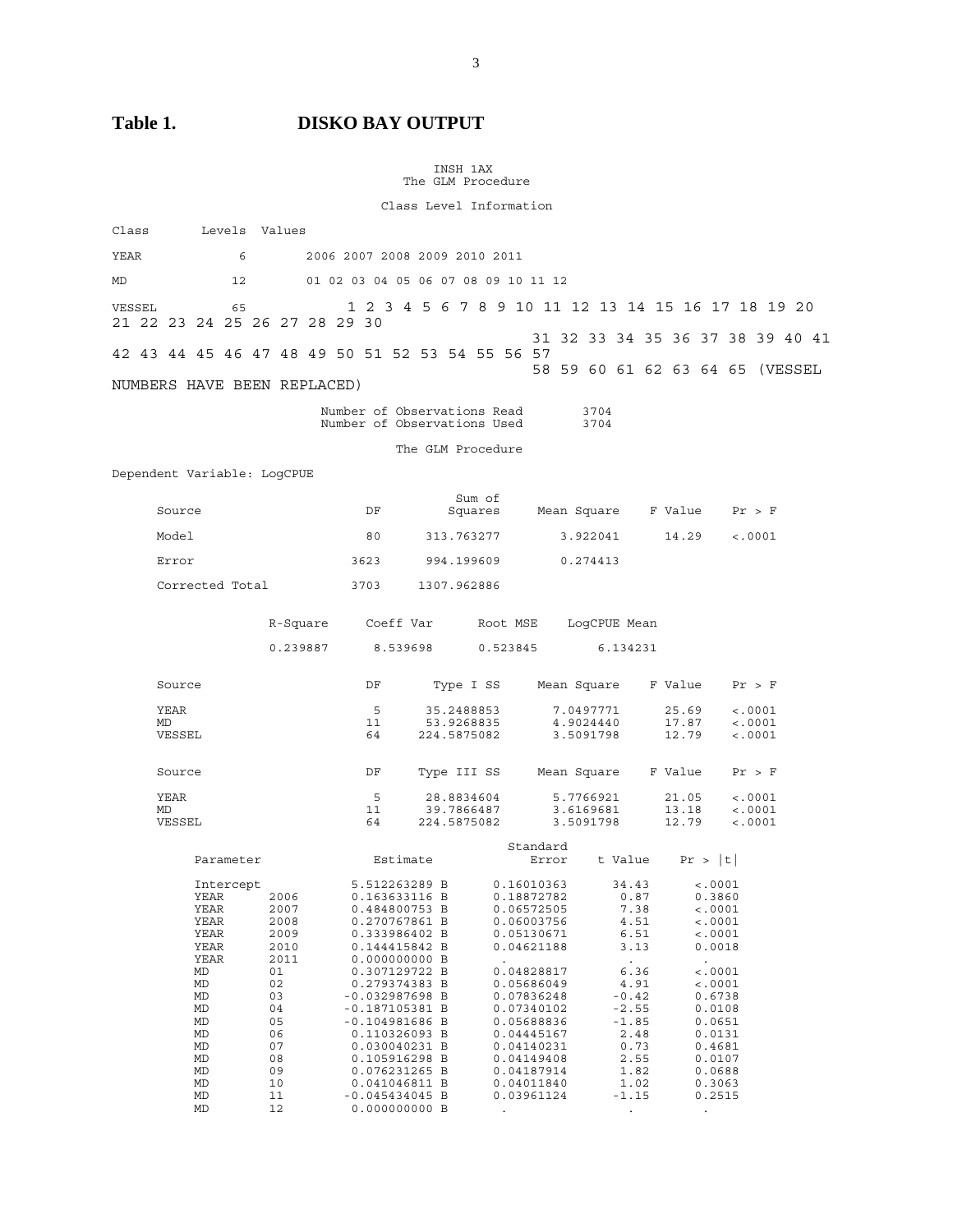# The GLM Procedure

# Dependent Variable: LogCPUE

|                  |          |                  | Standard   |                 |            |
|------------------|----------|------------------|------------|-----------------|------------|
| Parameter        |          | Estimate         | Error      | t Value         | Pr >  t    |
| VESSEL           | 1        | 1.094906031 B    | 0.16422042 | 6.67            | < .0001    |
| VESSEL           | 2        | 0.215368258 B    | 0.24029459 | 0.90            | 0.3702     |
| VESSEL           | 3        | 0.066018507 B    | 0.22233193 | 0.30            | 0.7665     |
| VESSEL           | 4        | 0.279480757 B    | 0.22019634 | 1.27            | 0.2044     |
| VESSEL           | 5        | 0.254571813 B    | 0.16195870 | 1.57            | 0.1161     |
| VESSEL           | 6        | 0.329247796 B    | 0.17785597 | 1.85            | 0.0642     |
| VESSEL           | 7        | 0.460190613 B    | 0.16181627 | 2.84            | 0.0045     |
| VESSEL           | 8        | 0.265910633 B    | 0.18435284 | 1.44            | 0.1493     |
| VESSEL           | 9        | 0.529352355 B    | 0.19666288 | 2.69            | 0.0071     |
| VESSEL           | 10       | 0.372008509 B    | 0.17990824 | 2.07            | 0.0387     |
| VESSEL           | 11       | 0.513235172 B    | 0.16793995 | 3.06            | 0.0023     |
| VESSEL           | 12       | $-0.212787496$ B | 0.16206982 | $-1.31$         | 0.1893     |
| VESSEL           | 13       | 0.181308602 B    | 0.16246804 | 1.12            | 0.2645     |
| VESSEL           | 14       | $-0.051216853 B$ | 0.20060915 | $-0.26$         | 0.7985     |
| VESSEL           | 15       | 0.379705955 B    | 0.16337749 | 2.32            | 0.0202     |
| VESSEL           | 16       | 0.392316396 B    | 0.18335574 | 2.14            | 0.0324     |
| VESSEL           | 17       | 0.446646068 B    | 0.16240133 | 2.75            | 0.0060     |
| VESSEL           | 18       | 0.696942829 B    | 0.16699801 | 4.17            | $\, 0001$  |
| VESSEL           | 19       | 0.271750608 B    | 0.15751201 | 1.73            | 0.0846     |
| VESSEL           | 20       | 0.436738478 B    | 0.16559767 | 2.64            | 0.0084     |
| VESSEL           | 21       | 0.112097033 B    | 0.28358778 | 0.40            | 0.6927     |
| VESSEL           | 22       | 0.523090479 B    | 0.15722744 | 3.33            | 0.0009     |
| VESSEL           | 23       | 0.226359500 B    | 0.16065176 | 1.41            | 0.1589     |
| VESSEL           | 24       | 0.273849993 B    | 0.15840410 | 1.73            | 0.0839     |
| VESSEL           | 25       | 0.259797913 B    | 0.16061370 | 1.62            | 0.1059     |
| VESSEL           | 26       | 0.224578620 B    | 0.15945896 | 1.41            | 0.1591     |
| VESSEL           | 26       | 0.604210294 B    | 0.15948733 | 3.79            | 0.0002     |
| VESSEL           | 27       | 0.247827314 B    | 0.16163120 | 1.53            | 0.1253     |
| VESSEL           | 28       | 0.171755724 B    | 0.17244282 | 1.00            | 0.3193     |
| VESSEL           | 29       | 0.494733819 B    | 0.18334903 | 2.70            | 0.0070     |
| VESSEL           | 30       | 0.731752861 B    | 0.15819039 | 4.63            | $\, 0001$  |
| VESSEL           | 31       | 0.877891096 B    | 0.23520751 | 3.73            | 0.0002     |
| VESSEL           | 32       | 0.030934309 B    | 0.28093285 | 0.11            | 0.9123     |
| VESSEL           | 33       | 0.529726461 B    | 0.23965122 | 2.21            | 0.0271     |
| VESSEL           | 34       | 0.413129767 B    | 0.19380225 | 2.13            | 0.0331     |
| VESSEL           | 35       | 0.679416501 B    | 0.18159188 | 3.74            | 0.0002     |
| VESSEL           | 36       | 0.495547715 B    | 0.40080731 | 1.24            | 0.2164     |
| VESSEL           | 37       | 0.064205753 B    | 0.54813389 | 0.12            | 0.9068     |
| VESSEL           | 38       | 0.490188091 B    | 0.24255041 | 2.02            | 0.0434     |
| VESSEL           | 39       | 0.318461773 B    | 0.27921227 | 1.14            | 0.2541     |
| VESSEL           | 40       | 0.305802139 B    | 0.19181862 | 1.59            | 0.1110     |
| VESSEL           | 41       | 0.223198224 B    | 0.17852490 | 1.25            | 0.2113     |
| VESSEL           | 42       | 0.570539056 B    | 0.16165095 | 3.53            | 0.0004     |
| VESSEL           | 43       | 0.179949081 B    | 0.21442089 | 0.84            | 0.4014     |
| VESSEL           | 44       | 0.367853287 B    | 0.18070247 | 2.04            | 0.0419     |
| VESSEL           | 45       | 0.625214784 B    | 0.18068693 | 3.46            | 0.0005     |
| VESSEL           | 46       | 0.531286431 B    | 0.18824614 | 2.82            | 0.0048     |
| VESSEL           | 47       | 0.405604982 B    | 0.17695857 | 2.29            | 0.0220     |
| VESSEL           | 48       | 0.301392158 B    | 0.16137349 | 1.87            | 0.0619     |
| VESSEL           | 49       | -0.172378309 B   | 0.16010172 | $-1.08$         | 0.2817     |
| VESSEL           | 50       | 0.480614774 B    | 0.17811572 | 2.70            | 0.0070     |
| VESSEL           | 51       | 0.553107797 B    | 0.15815086 | 3.50            | 0.0005     |
| VESSEL           | 52       | 0.655235150 B    | 0.16173447 | 4.05            | $\,  0001$ |
| VESSEL           | 53       | 0.530069504 B    | 0.17374341 | 3.05            | 0.0023     |
| VESSEL           | 54       | -0.063726755 B   | 0.34229771 | $-0.19$         | 0.8523     |
| VESSEL           | 55       | 0.527269835 B    | 0.15980470 | 3.30            | 0.0010     |
| VESSEL           | 56       | 0.713145089 B    | 0.18370180 | 3.88            | 0.0001     |
| VESSEL           | 57       | 0.500013431 B    | 0.24966567 | 2.00            | 0.0453     |
| VESSEL           | 58       | 0.427239438 B    | 0.40724239 | 1.05            | 0.2942     |
| VESSEL           | 59       | $-0.347021394$ B | 0.28525270 | $-1.22$         | 0.2239     |
| VESSEL           | 60       | 0.132398427 B    | 0.19555104 | 0.68            | 0.4984     |
| VESSEL           | 61       | 0.175168335 B    | 0.15940996 | 1.10            | 0.2719     |
| VESSEL<br>VESSEL | 62<br>63 | 0.280649772 B    | 0.17717217 | 1.58<br>$-0.03$ | 0.1133     |
|                  | 64       | -0.006923367 B   | 0.21149907 |                 | 0.9739     |
| VESSEL           |          | 0.000000000 B    |            |                 |            |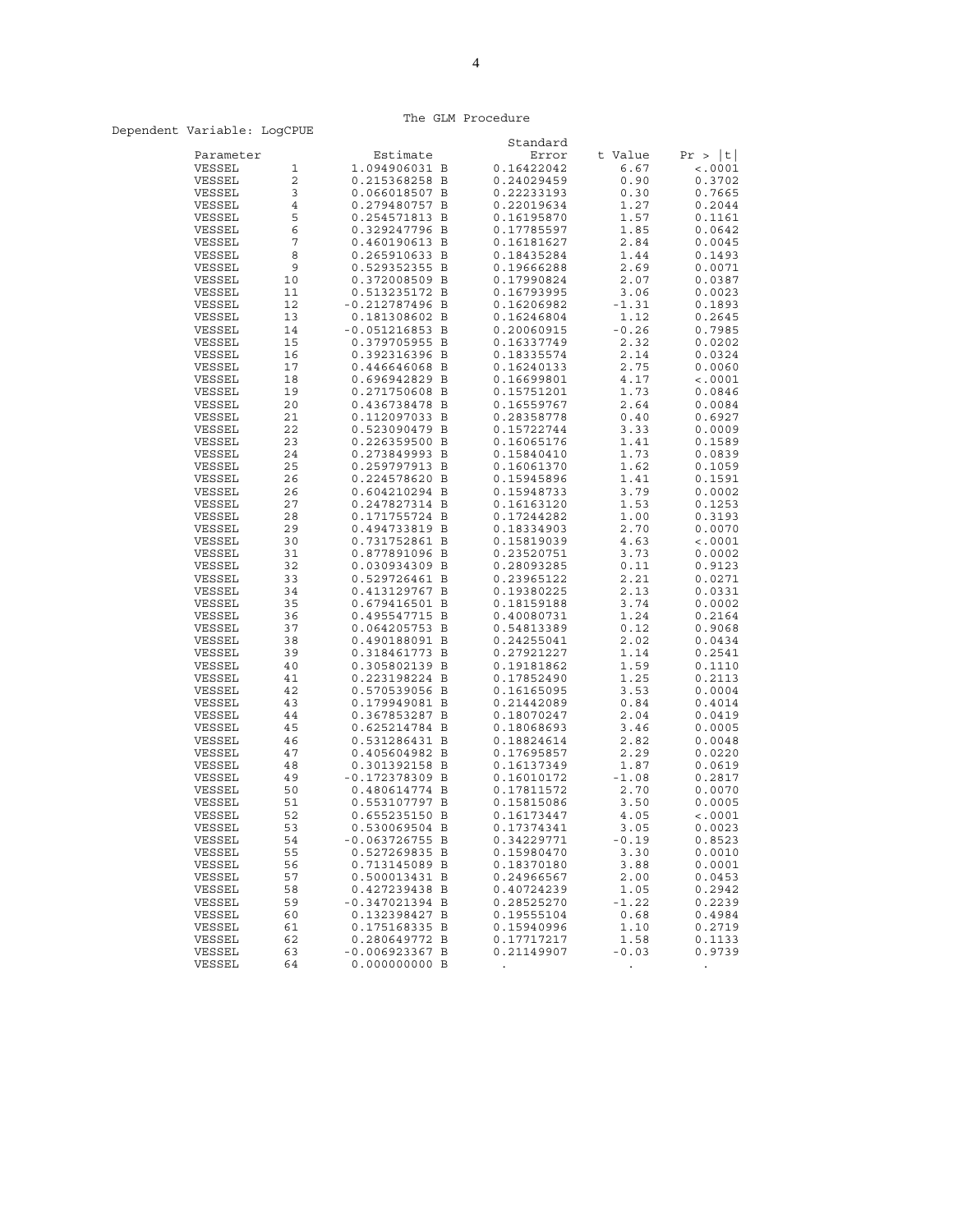NOTE: The X'X matrix has been found to be singular, and a generalized inverse was used to solve the normal equations. Terms whose estimates are followed by the letter 'B' are not uniquely estimable.

### The GLM Procedure Least Squares Means

| YEAR | LogCPUE<br>LSMEAN | Standard<br>Error | t <br>Pr > |
|------|-------------------|-------------------|------------|
| 2006 | 6.07168431        | 0.18299159        | < .0001    |
| 2007 | 6.39285194        | 0.05000161        | < .0001    |
| 2008 | 6.17881905        | 0.04087153        | < .0001    |
| 2009 | 6.24203759        | 0.02995113        | < 0.001    |
| 2010 | 6.05246703        | 0.02340919        | < 0.001    |
| 2011 | 5.90805119        | 0.04260073        | < .0001    |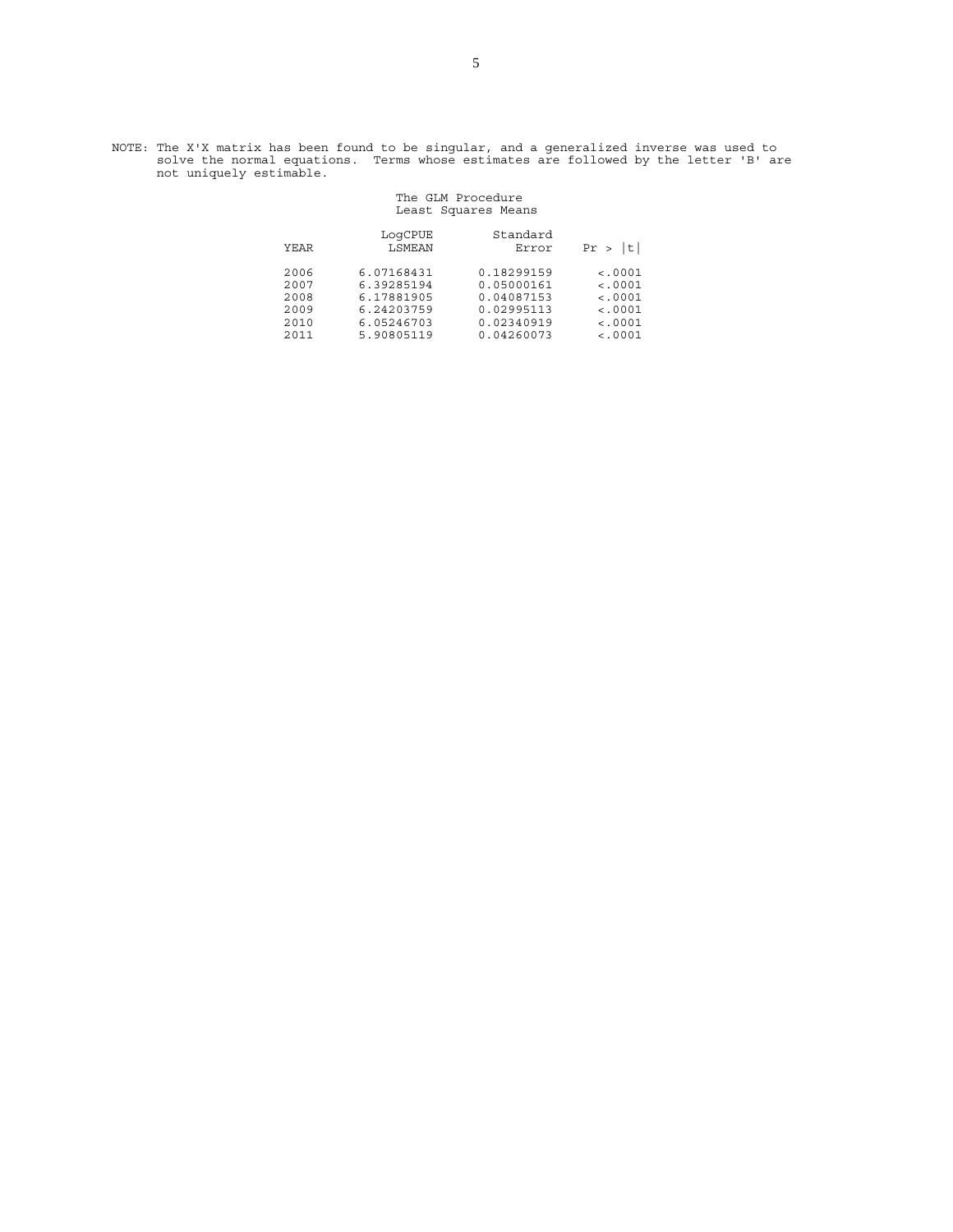# Table 2. UPERNAVIK OUTPUT

The GLM Procedure

Class Level Information

| Class                          | Levels Values |                                                                                   |
|--------------------------------|---------------|-----------------------------------------------------------------------------------|
| YEAR                           |               | 6 2006 2007 2008 2009 2010 2011                                                   |
| <b>MD</b>                      |               | 12  01  02  03  04  05  06  07  08  09  10  11  12                                |
| VESSEL<br>24 25 26 27 28 29 30 |               | 64 1 2 3 4 5 6 7 8 9 10 11 12 13 14 15 16 17 18 19 20 21 22 23                    |
|                                |               | 31 32 33 34 35 36 37 38 39 40 41 42 43                                            |
|                                |               | 44 45 46 47 48 49 50 51 52 53 54 55 56 57<br>58 59 60 61 62 63 64 (VESSEL NUMBERS |
| HAVE BEEN REPLACED)            |               |                                                                                   |

|  | Number of Observations Read | 7657 |
|--|-----------------------------|------|
|  | Number of Observations Used | 7657 |
|  | INSH 1AUP                   |      |

The GLM Procedure

Dependent Variable: LogCPUE

| Source                                                                  |                                                    | DF                                                                                                                                                                               | Sum of<br>Squares                       |                                                                                                              | Mean Square                           |                                                                                                 | F Value                 | Pr > F                                                                         |  |
|-------------------------------------------------------------------------|----------------------------------------------------|----------------------------------------------------------------------------------------------------------------------------------------------------------------------------------|-----------------------------------------|--------------------------------------------------------------------------------------------------------------|---------------------------------------|-------------------------------------------------------------------------------------------------|-------------------------|--------------------------------------------------------------------------------|--|
| Model                                                                   |                                                    | 79                                                                                                                                                                               | 1123.045454                             |                                                                                                              | 14.215765                             |                                                                                                 | 42.57                   | < .0001                                                                        |  |
| Error                                                                   |                                                    | 7577                                                                                                                                                                             | 2530.269226                             |                                                                                                              | 0.333941                              |                                                                                                 |                         |                                                                                |  |
| Corrected Total                                                         |                                                    | 7656                                                                                                                                                                             | 3653.314679                             |                                                                                                              |                                       |                                                                                                 |                         |                                                                                |  |
|                                                                         | R-Square                                           | Coeff Var                                                                                                                                                                        |                                         | Root MSE                                                                                                     | LoqCPUE Mean                          |                                                                                                 |                         |                                                                                |  |
|                                                                         | 0.307405                                           | 8.783793                                                                                                                                                                         |                                         | 0.577876                                                                                                     |                                       | 6.578890                                                                                        |                         |                                                                                |  |
| Source                                                                  |                                                    | DF                                                                                                                                                                               | Type I SS                               |                                                                                                              | Mean Square                           |                                                                                                 | F Value                 | Pr > F                                                                         |  |
| YEAR<br>MD<br>VESSEL                                                    |                                                    | 5<br>11<br>63                                                                                                                                                                    | 90.3951995<br>72.5052204<br>960.1450338 |                                                                                                              | 18.0790399<br>6.5913837<br>15.2403974 |                                                                                                 | 54.14<br>19.74<br>45.64 | < .0001<br>< .0001<br>< .0001                                                  |  |
| Source                                                                  |                                                    | DF                                                                                                                                                                               | Type III SS                             |                                                                                                              | Mean Square                           |                                                                                                 | F Value                 | Pr > F                                                                         |  |
| <b>YEAR</b><br>MD<br>VESSEL                                             |                                                    | 5<br>11<br>63                                                                                                                                                                    | 40.7097582<br>53.0201087<br>960.1450338 |                                                                                                              | 8.1419516<br>4.8200099<br>15.2403974  |                                                                                                 | 24.38<br>14.43<br>45.64 | < .0001<br>< .0001<br>< .0001                                                  |  |
| Parameter                                                               |                                                    | Estimate                                                                                                                                                                         |                                         | Standard<br>Error                                                                                            |                                       | t Value                                                                                         | Pr >  t                 |                                                                                |  |
| Intercept<br>YEAR<br><b>YEAR</b><br>YEAR<br>YEAR<br>YEAR<br><b>YEAR</b> | 2006<br>2007<br>2008<br>2009<br>2010<br>2011       | 6.618259016 B<br>0.266470626 B<br>0.020956423 B<br>$-0.028119515 B$<br>$-0.021915907 B$<br>$-0.168920288$ B<br>0.000000000 B                                                     |                                         | 0.14568663<br>0.11306847<br>0.10163531<br>0.10201399<br>0.10174051<br>0.09876040                             |                                       | 45.43<br>2.36<br>0.21<br>$-0.28$<br>$-0.22$<br>$-1.71$                                          |                         | < .0001<br>0.0185<br>0.8366<br>0.7828<br>0.8295<br>0.0872                      |  |
| MD<br>MD<br>MD<br>MD<br>MD<br>MD<br>MD<br>MD                            | 01<br>02<br>03<br>04<br>05<br>06<br>07<br>08<br>09 | $-0.086797415 B$<br>$-0.197784330 B$<br>$-0.911102359$ B<br>$-0.539994548 B$<br>$-0.340925511 B$<br>$-0.230701609$ B<br>$-0.000522372 B$<br>$-0.010659529$ B<br>$-0.056705496$ B |                                         | 0.09928870<br>0.08388158<br>0.13192563<br>0.20322191<br>0.07695477<br>0.06302876<br>0.06072155<br>0.06010116 | 0.06038609                            | $-0.87$<br>$-2.36$<br>$-6.91$<br>$-2.66$<br>$-4.43$<br>$-3.66$<br>$-0.01$<br>$-0.18$<br>$-0.94$ | 0.3477                  | 0.3820<br>0.0184<br>< .0001<br>0.0079<br>< .0001<br>0.0003<br>0.9931<br>0.8592 |  |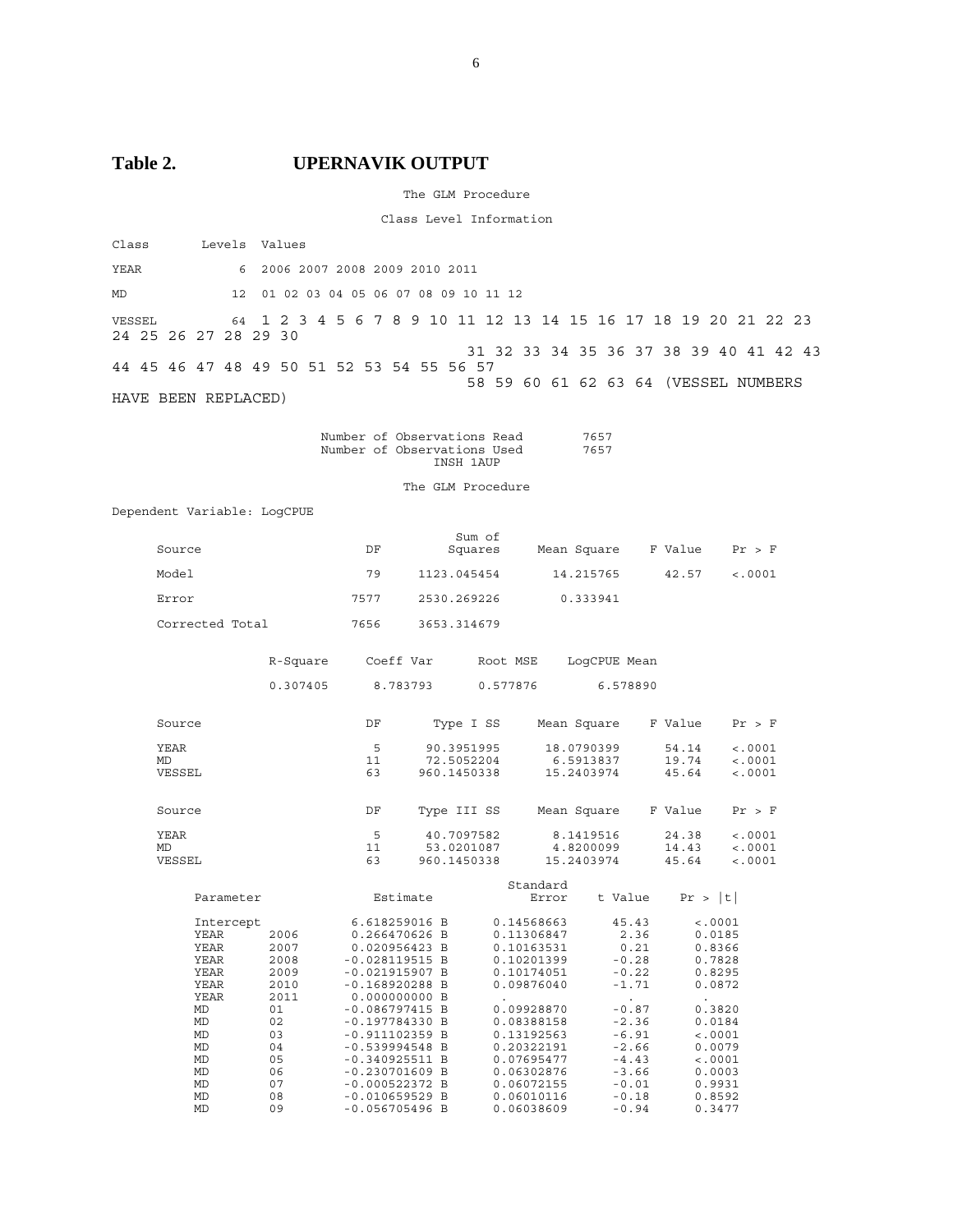| МD | $-0.047295834 B$ | 0.06063361 | $-0.78$ | า.4354 |
|----|------------------|------------|---------|--------|
| МD | $-0.036988787 B$ | 0.06075494 | $-0.61$ | 0.5427 |
| МD | $0.000000000$ B  |            |         |        |

# INSH 1AUP

# The GLM Procedure

Dependent Variable: LogCPUE

| bependent variable. Bogerop |    |                                      |                   |          |             |
|-----------------------------|----|--------------------------------------|-------------------|----------|-------------|
| Parameter                   |    | Estimate                             | Standard<br>Error | t Value  | Pr >  t     |
|                             |    |                                      |                   |          |             |
| VESSEL                      | 1  | $-1.661802532 B$                     | 0.15015866        | $-11.07$ | $\sim 0001$ |
| VESSEL                      | 2  | $-1.019316856$ B                     | 0.41877034        | $-2.43$  | 0.0150      |
| VESSEL                      | 3  | $-0.611613037 B$                     | 0.11759942        | $-5.20$  | < .0001     |
| VESSEL                      | 4  | 0.125053205 B                        | 0.09546744        | 1.31     | 0.1903      |
| VESSEL                      | 5  | $-0.198453940 B$                     | 0.17961575        | $-1.10$  | 0.2692      |
| VESSEL                      | 6  | 0.024140817 B                        | 0.10435296        | 0.23     | 0.8171      |
| VESSEL                      | 7  | -1.377777505 B                       | 0.18009204        | $-7.65$  | $\, 0001$   |
| VESSEL                      | 8  | $-0.050012870 B$                     | 0.09965409        | $-0.50$  | 0.6158      |
| VESSEL                      | 9  | $-0.161212298$ B                     | 0.09638687        | $-1.67$  | 0.0945      |
| VESSEL                      | 10 | 0.300211217 B                        | 0.18002024        | 1.67     | 0.0954      |
| VESSEL                      | 11 | 0.105981005 B                        | 0.10685074        | 0.99     | 0.3213      |
| VESSEL                      | 12 | $-0.224569122 B$                     | 0.09785643        | $-2.29$  | 0.0218      |
| VESSEL                      | 13 | 0.032631640 B                        | 0.34554510        | 0.09     | 0.9248      |
| VESSEL                      | 14 | 0.134116373 B                        | 0.09732554        | 1.38     | 0.1682      |
| VESSEL                      | 15 | $-1.295180692 B$                     | 0.12063916        | $-10.74$ | < .0001     |
| VESSEL                      | 16 | $-0.057029847 B$                     | 0.10748265        | $-0.53$  | 0.5957      |
| VESSEL                      | 17 | 0.468246218 B                        | 0.11807450        | 3.97     | < .0001     |
| VESSEL                      | 18 | $-0.783698698 B$                     | 0.16854316        | $-4.65$  | < .0001     |
|                             |    |                                      |                   |          |             |
| VESSEL                      | 19 | $-0.481559853 B$                     | 0.15339868        | $-3.14$  | 0.0017      |
| VESSEL                      | 20 | $-0.766460362 B$                     | 0.41876079        | $-1.83$  | 0.0672      |
| VESSEL                      | 21 | 0.159005341 B                        | 0.09574126        | 1.66     | 0.0968      |
| VESSEL                      | 22 | 0.226692133 B                        | 0.23688548        | 0.96     | 0.3386      |
| VESSEL                      | 23 | 0.606461846 B                        | 0.09690769        | 6.26     | < .0001     |
| VESSEL                      | 24 | 0.317249314 B                        | 0.13368963        | 2.37     | 0.0177      |
| VESSEL                      | 25 | $-0.025797889$ B                     | 0.22388105        | $-0.12$  | 0.9083      |
| VESSEL                      | 26 | 0.433952539 B                        | 0.10146203        | 4.28     | < .0001     |
| VESSEL                      | 27 | $-3.023554891 B$                     | 0.13415003        | $-22.54$ | < .0001     |
| VESSEL                      | 28 | $-0.067626893 B$                     | 0.12715898        | $-0.53$  | 0.5949      |
| VESSEL                      | 29 | 0.194771873 B                        | 0.09645869        | 2.02     | 0.0435      |
| VESSEL                      | 30 | 0.152232709 B                        | 0.09606474        | 1.58     | 0.1131      |
| VESSEL                      | 31 | 0.032129638 B                        | 0.12595758        | 0.26     | 0.7987      |
| VESSEL                      | 32 | 0.080479845 B                        | 0.09754301        | 0.83     | 0.4094      |
| VESSEL                      | 33 | 0.082511859 B                        | 0.11278378        | 0.73     | 0.4644      |
| VESSEL                      | 34 | $-0.153657566$ B                     | 0.25311203        | $-0.61$  | 0.5438      |
| VESSEL                      | 35 | $-0.166727126$ B                     | 0.19681050        | $-0.85$  | 0.3969      |
| VESSEL                      | 36 | $-0.237210174$ B                     | 0.09459857        | $-2.51$  | 0.0122      |
| VESSEL                      | 37 | 0.377940734 B                        | 0.14403681        | 2.62     | 0.0087      |
| VESSEL                      | 38 | 0.026237343 B                        | 0.14811263        | 0.18     | 0.8594      |
| VESSEL                      | 39 | $-0.199968306$ B                     | 0.09526704        | $-2.10$  | 0.0358      |
| VESSEL                      | 40 | 0.450561754 B                        | 0.09621631        | 4.68     | < .0001     |
| VESSEL                      | 41 | 0.077179967 B                        | 0.13331913        | 0.58     | 0.5627      |
|                             |    |                                      |                   |          |             |
| VESSEL                      | 42 | 0.096692525 B                        | 0.09589688        | 1.01     | 0.3133      |
| VESSEL                      | 43 | 0.516619647 B                        | 0.09951867        | 5.19     | < .0001     |
| VESSEL                      | 44 | 0.123307818 B                        | 0.10562301        | 1.17     | 0.2431      |
| VESSEL                      | 45 | $-0.624453195 B$                     | 0.11232040        | $-5.56$  | $\sim 0001$ |
| VESSEL                      | 46 | 0.202801434 B                        | 0.13544739        | 1.50     | 0.1344      |
| VESSEL                      | 47 | 0.224048827 B                        | 0.09557006        | 2.34     | 0.0191      |
| VESSEL                      | 48 | 0.273017814 B                        | 0.12494974        | 2.19     | 0.0289      |
| VESSEL                      | 49 | 0.308400565 B                        | 0.11347989        | 2.72     | 0.0066      |
| VESSEL                      | 50 | 0.094688520 B                        | 0.10418989        | 0.91     | 0.3635      |
| VESSEL                      | 51 | 0.291183283 B                        | 0.17049445        | 1.71     | 0.0877      |
| VESSEL                      | 52 | 0.101836624 B                        | 0.10260344        | 0.99     | 0.3210      |
| VESSEL                      | 53 | $-0.004719924 B$                     | 0.10209467        | $-0.05$  | 0.9631      |
| VESSEL                      | 54 | 0.725502565 B                        | 0.39751004        | 1.83     | 0.0680      |
| VESSEL                      | 55 | 0.100540890 B                        | 0.10030680        | 1.00     | 0.3162      |
| VESSEL                      | 56 | $-0.011417915 B$                     | 0.11501077        | $-0.10$  | 0.9209      |
|                             |    |                                      |                   |          | 0.1416      |
| VESSEL                      | 57 | $-0.300496165 B$<br>$-0.113517436$ B | 0.20443782        | $-1.47$  |             |
| VESSEL                      | 58 |                                      | 0.13060697        | $-0.87$  | 0.3848      |
| VESSEL                      | 59 | 0.097798275 B                        | 0.12719578        | 0.77     | 0.4420      |
| VESSEL                      | 60 | 0.700799019 B                        | 0.15832510        | 4.43     | < .0001     |
| VESSEL                      | 61 | 0.012328554 B                        | 0.09851530        | 0.13     | 0.9004      |
| VESSEL                      | 62 | 0.299286297 B                        | 0.09899994        | 3.02     | 0.0025      |
| VESSEL                      | 63 | 0.116254706 B                        | 0.58483211        | 0.20     | 0.8424      |
| VESSEL                      | 64 | 0.000000000 B                        |                   |          |             |

NOTE: The X'X matrix has been found to be singular, and a generalized inverse was used to solve the normal equations. Terms whose estimates are followed by the letter 'B' are not uniquely estimable.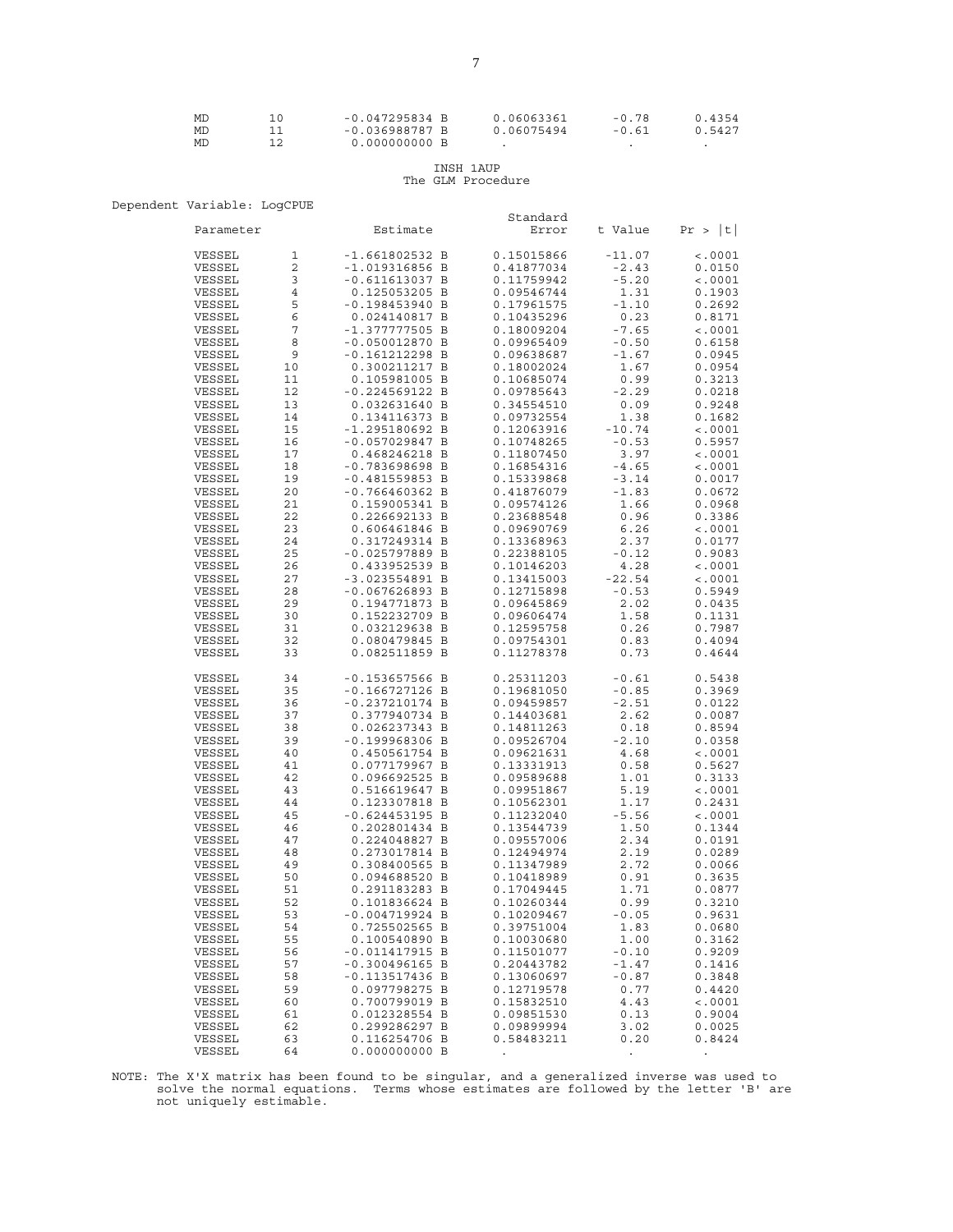### INSH 1AUP

### The GLM Procedure Least Squares Means

| t       | Standard   | LogCPUE    | YEAR |
|---------|------------|------------|------|
| Pr >    | Error      | LSMEAN     |      |
| < .0001 | 0.05648779 | 6.60282097 | 2006 |
| < .0001 | 0.03168554 | 6.35730676 | 2007 |
| < .0001 | 0.03196368 | 6.30823082 | 2008 |
| < .0001 | 0.03095013 | 6.31443443 | 2009 |
| < .0001 | 0.02914566 | 6.16743005 | 2010 |
| < .0001 | 0.09788425 | 6.33635034 | 2011 |
|         |            |            |      |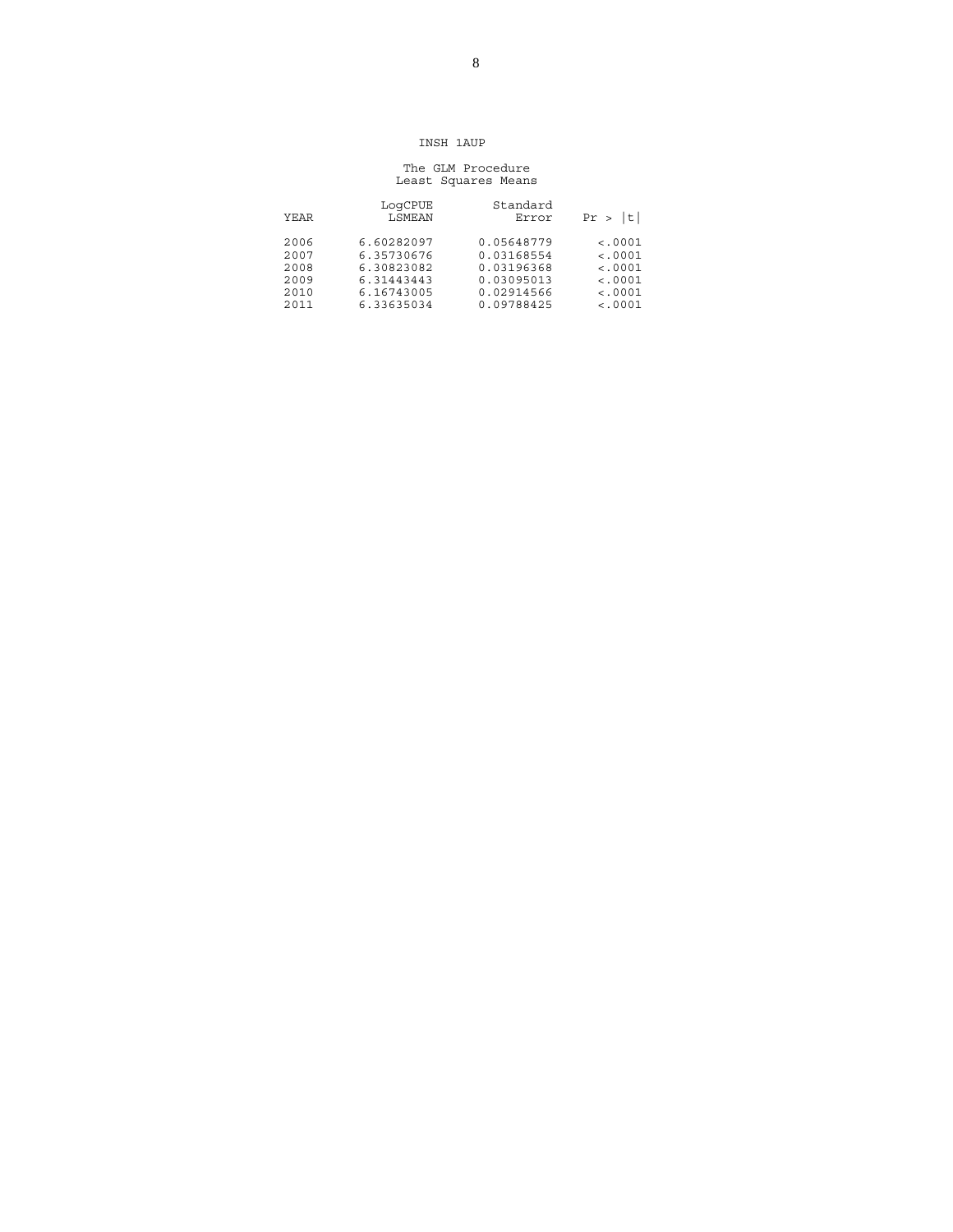# Table 3. UUMMANNAQ OUTPUT

### INSH 1AUM

### The GLM Procedure

Class Level Information

| Class                          | Levels Values                                                  |  |  |  |  |  |  |  |  |  |  |                                        |
|--------------------------------|----------------------------------------------------------------|--|--|--|--|--|--|--|--|--|--|----------------------------------------|
| YEAR                           | 6 2006 2007 2008 2009 2010 2011                                |  |  |  |  |  |  |  |  |  |  |                                        |
| MD                             | 12 01 02 03 04 05 06 07 08 09 10 11 12                         |  |  |  |  |  |  |  |  |  |  |                                        |
| VESSEL<br>24 25 26 27 28 29 30 | 36 1 2 3 4 5 6 7 8 9 10 11 12 13 14 15 16 17 18 19 20 21 22 23 |  |  |  |  |  |  |  |  |  |  |                                        |
| BEEN REPLACED)                 |                                                                |  |  |  |  |  |  |  |  |  |  | 31 32 33 34 35 36 (VESSEL NUMBERS HAVE |

 Number of Observations Read 1758 Number of Observations Used 1758

INSH 1AUM

The GLM Procedure

Dependent Variable: LogCPUE

| Source          |              | DF                             |             | Sum of<br>Squares |                   | Mean Square  | F Value        | Pr > F  |
|-----------------|--------------|--------------------------------|-------------|-------------------|-------------------|--------------|----------------|---------|
| Model           |              | 51                             | 204.3864752 |                   |                   | 4.0075779    | 11.38          | < .0001 |
| Error           |              | 1706                           | 600.6304054 |                   |                   | 0.3520694    |                |         |
| Corrected Total |              | 1757                           | 805.0168806 |                   |                   |              |                |         |
|                 | R-Square     | Coeff Var                      |             | Root MSE          |                   | LoqCPUE Mean |                |         |
|                 | 0.253891     | 9.550999                       |             | 0.593354          |                   | 6.212485     |                |         |
| Source          |              | DF                             |             | Type I SS         |                   | Mean Square  | F Value        | Pr > F  |
| YEAR            |              | 5                              |             | 5.7939628         |                   | 1.1587926    | 3.29           | 0.0058  |
| <b>MD</b>       |              | 11                             | 37.8569298  |                   |                   | 3.4415391    | 9.78           | < .0001 |
| VESSEL          |              | 35                             | 160.7355825 |                   |                   | 4.5924452    | 13.04          | < .0001 |
| Source          |              | DF                             | Type III SS |                   |                   | Mean Square  | F Value        | Pr > F  |
| <b>YEAR</b>     |              | 5                              |             | 5.1520697         |                   | 1.0304139    | 2.93           | 0.0123  |
| MD              |              | 11                             | 27.1194715  |                   |                   | 2.4654065    | 7.00           | < .0001 |
| VESSEL          |              | 35                             | 160.7355825 |                   |                   | 4.5924452    | 13.04          | < .0001 |
| Parameter       |              | Estimate                       |             |                   | Standard<br>Error | t Value      | Pr >  t        |         |
|                 |              |                                |             |                   |                   |              |                |         |
| Intercept       |              | 5.959411467 B                  |             |                   | 0.17372617        | 34.30        | < .0001        |         |
| YEAR            | 2006         | 0.173451628 B                  |             |                   | 0.16920643        | 1.03         | 0.3055         |         |
| YEAR            | 2007         | 0.020232168 B                  |             |                   | 0.13806293        | 0.15         | 0.8835         |         |
| YEAR            | 2008         | $-0.066074895 B$               |             |                   | 0.14024133        | $-0.47$      | 0.6376         |         |
| YEAR            | 2009         | 0.062043848 B                  |             |                   | 0.13921429        | 0.45         | 0.6559         |         |
| YEAR            | 2010<br>2011 | 0.100630597 B                  |             |                   | 0.12701150        | 0.79         | 0.4283         |         |
| YEAR<br>MD      | 01           | 0.000000000 B<br>0.244451342 B |             |                   | 0.14754594        | 1.66         | 0.0977         |         |
| MD              | 02           | 0.024383136 B                  |             |                   | 0.14011378        | 0.17         | 0.8619         |         |
| MD              | 03           | 0.011555805 B                  |             |                   | 0.14546471        | 0.08         | 0.9367         |         |
| MD              | 04           | 0.040287336 B                  |             |                   | 0.15459913        |              | 0.26<br>0.7944 |         |
| MD              | 05           | $-0.372863813 B$               |             |                   | 0.12145478        | $-3.07$      | 0.0022         |         |
| MD              | 06           | $-0.018120674$ B               |             |                   | 0.09659182        | $-0.19$      | 0.8512         |         |
| MD              | 07           | 0.205647845 B                  |             |                   | 0.08912558        | 2.31         | 0.0212         |         |
| MD              | 08           | 0.081218956 B                  |             |                   | 0.09029785        | 0.90         | 0.3685         |         |
| <b>MD</b>       | 09           | $-0.010534260$ B               |             |                   | 0.08974057        | $-0.12$      | 0.9066         |         |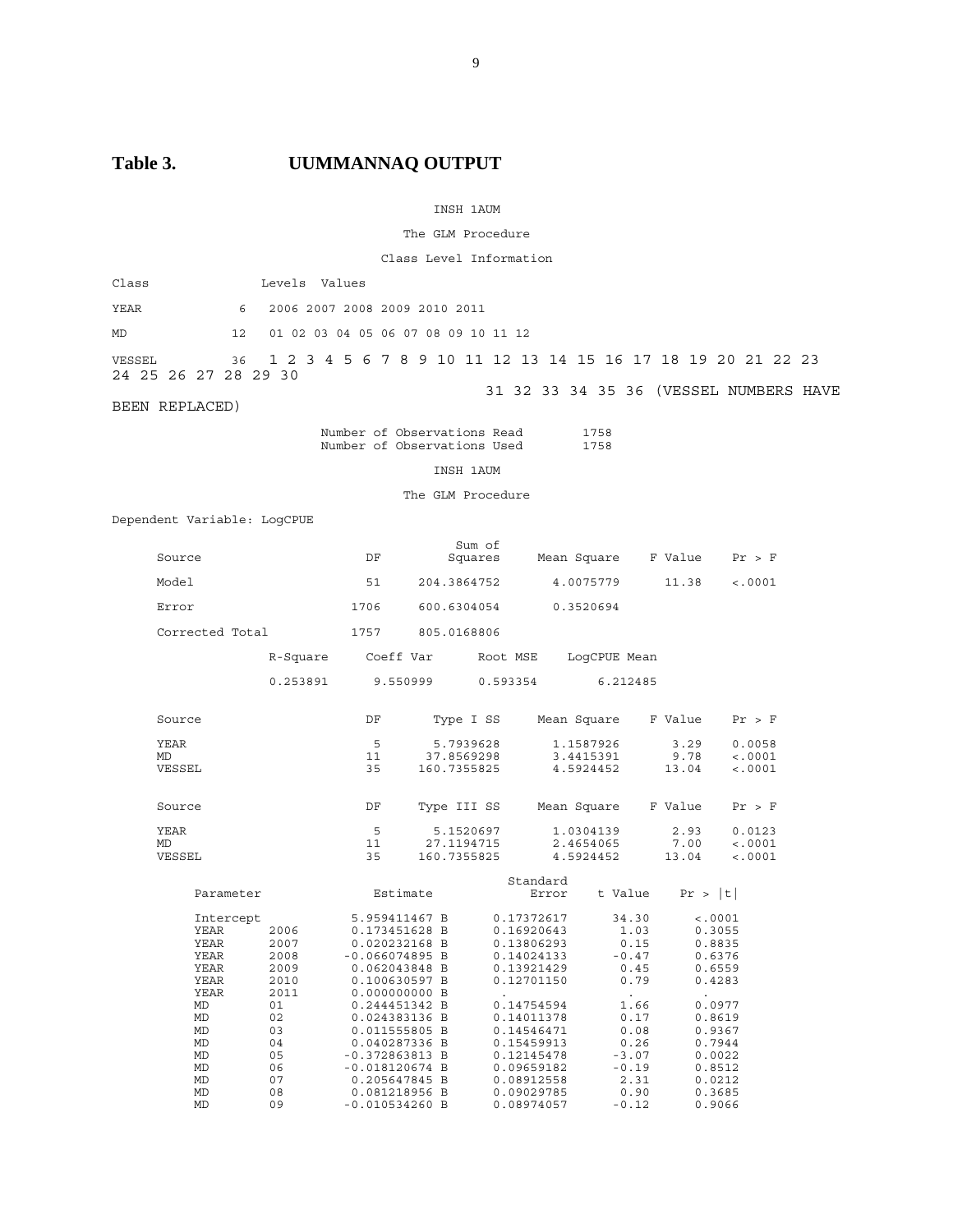| MD | $-0.143563998$ B | 0.09620572 | $-1.49$ | 0.1358 |
|----|------------------|------------|---------|--------|
| MD | $-0.111850485 B$ | 0.09603733 | $-1.16$ | 0.2443 |
| MD | 0.000000000B     |            |         |        |

### INSH 1AUM

### The GLM Procedure

### Dependent Variable: LogCPUE

|           |                |                  | Standard   |         |            |
|-----------|----------------|------------------|------------|---------|------------|
| Parameter |                | Estimate         | Error      | t Value | t <br>Pr > |
| VESSEL    | 1              | $-1.033198236$ B | 0.19293389 | $-5.36$ | < .0001    |
| VESSEL    | $\overline{c}$ | $-1.006030797$ B | 0.18894393 | $-5.32$ | < .0001    |
| VESSEL    | 3              | 0.232333090 B    | 0.12329015 | 1.88    | 0.0597     |
| VESSEL    | 4              | $-0.005435757 B$ | 0.23523928 | $-0.02$ | 0.9816     |
| VESSEL    | 5              | 0.377652982 B    | 0.10006818 | 3.77    | 0.0002     |
| VESSEL    | 6              | 0.167924295 B    | 0.08907128 | 1.89    | 0.0596     |
| VESSEL    | 7              | 0.304180806 B    | 0.31743961 | 0.96    | 0.3381     |
| VESSEL    | 8              | 2.382475498 B    | 0.18337770 | 12.99   | < .0001    |
| VESSEL    | 9              | 0.628319605 B    | 0.11822759 | 5.31    | < .0001    |
| VESSEL    | 10             | $-0.137485990 B$ | 0.35264822 | $-0.39$ | 0.6967     |
| VESSEL    | 11             | 0.000362052 B    | 0.42558465 | 0.00    | 0.9993     |
| VESSEL    | 12             | 0.325750335 B    | 0.30513103 | 1.07    | 0.2859     |
| VESSEL    | 13             | $-0.075936436$ B | 0.14564079 | $-0.52$ | 0.6022     |
| VESSEL    | 14             | 0.086068293 B    | 0.12963325 | 0.66    | 0.5068     |
| VESSEL    | 15             | $-0.098009229B$  | 0.14516470 | $-0.68$ | 0.4997     |
| VESSEL    | 16             | 0.291322629 B    | 0.12669647 | 2.30    | 0.0216     |
| VESSEL    | 17             | 0.132938306 B    | 0.07897173 | 1.68    | 0.0925     |
| VESSEL    | 18             | 0.248491686 B    | 0.11939481 | 2.08    | 0.0376     |
| VESSEL    | 19             | $-0.015660337 B$ | 0.12007136 | $-0.13$ | 0.8962     |
| VESSEL    | 20             | 0.445310952 B    | 0.08427166 | 5.28    | < .0001    |
| VESSEL    | 21             | $-0.171005798$ B | 0.09800787 | $-1.74$ | 0.0812     |
| VESSEL    | 22             | 0.016334834 B    | 0.10834607 | 0.15    | 0.8802     |
| VESSEL    | 23             | 0.218556807 B    | 0.15333430 | 1.43    | 0.1542     |
| VESSEL    | 24             | $-0.324173428$ B | 0.13870719 | $-2.34$ | 0.0195     |
| VESSEL    | 25             | 0.144344889 B    | 0.59933527 | 0.24    | 0.8097     |
| VESSEL    | 26             | $-0.350730442 B$ | 0.18895064 | $-1.86$ | 0.0636     |
| VESSEL    | 27             | 0.109478645 B    | 0.13288769 | 0.82    | 0.4101     |
| VESSEL    | 28             | 0.307308331 B    | 0.08422593 | 3.65    | 0.0003     |
| VESSEL    | 29             | 0.110289093 B    | 0.09704391 | 1.14    | 0.2559     |
| VESSEL    | 30             | $-0.447400077$ B | 0.44743062 | $-1.00$ | 0.3175     |
| VESSEL    | 31             | 0.266865327 B    | 0.09271520 | 2.88    | 0.0040     |
| VESSEL    | 32             | 0.300515998 B    | 0.12996985 | 2.31    | 0.0209     |
| VESSEL    | 33             | 0.364478945 B    | 0.11046912 | 3.30    | 0.0010     |
| VESSEL    | 34             | -1.536733518 B   | 0.42564627 | $-3.61$ | 0.0003     |
| VESSEL    | 35             | $-0.620798952 B$ | 0.30668803 | $-2.02$ | 0.0431     |
| VESSEL    | 36             | 0.000000000 B    |            |         |            |

NOTE: The X'X matrix has been found to be singular, and a generalized inverse was used to solve the normal equations. Terms whose estimates are followed by the letter 'B' are not uniquely estimable.

### INSH 1AUM

### The GLM Procedure Least Squares Means

| YEAR | LogCPUE<br>LSMEAN | Standard<br>Error | lt l<br>Pr > |
|------|-------------------|-------------------|--------------|
| 2006 | 6.17426693        | 0.11003114        | < .0001      |
| 2007 | 6.02104747        | 0.05518010        | $\leq 0.001$ |
| 2008 | 5.93474040        | 0.05828223        | < .0001      |
| 2009 | 6.06285915        | 0.05476241        | < .0001      |
| 2010 | 6.10144590        | 0.04730560        | < .0001      |
| 2011 | 6.00081530        | 0.11992415        | < .0001      |